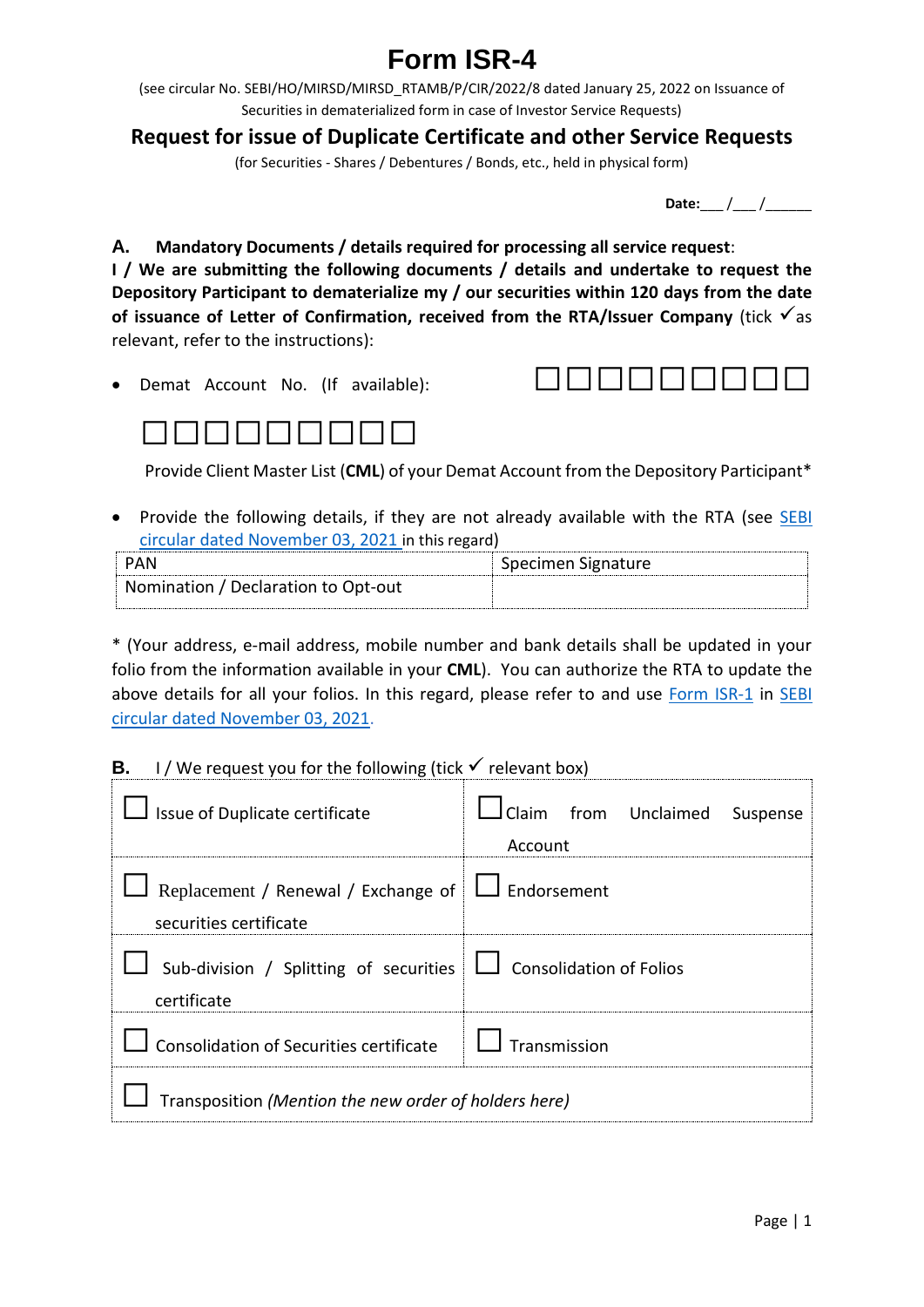## **C. I / We are enclosing certificate(s) as detailed below\*\*:**

| Name of the Issuer Company      |    |
|---------------------------------|----|
| <b>Folio Number</b>             |    |
| Name(s)<br>of the<br>security   | 1. |
| holder(s)<br>the<br>as<br>per   | 2. |
| certificate(s)                  | 3. |
| Certificate numbers             |    |
| Distinctive numbers             |    |
| Number<br>& Face<br>value<br>0f |    |
| securities                      |    |

\*\* Wherever applicable / whichever details are available

## **D. Document / details required for specific service request:**

- $I.$   $\Box$  Duplicate securities certificate
- $II.$   $\Box$  Claim from Unclaimed Suspense Account

| Securities claimed | (in numbers) |
|--------------------|--------------|
|                    | (in words)   |

- III.  $\Box$  Replacement / Renewal / Exchange of securities certificate (that is defaced, mutilated, torn, decrepit, worn out or where the page on the reverse is fully utilized)
- $IV$   $\Box$  Endorsement
- $V.$   $\square$  Sub-division / Splitting of securities certificate
- $VI.$   $\Box$  Consolidation of securities certificate/Folios
- $VII.$   $\Box$  Transmission
- VIII.  $\Box$  Transposition

*Provide / attach original securities certificate(s) for request for item numbers III to VIII above.*